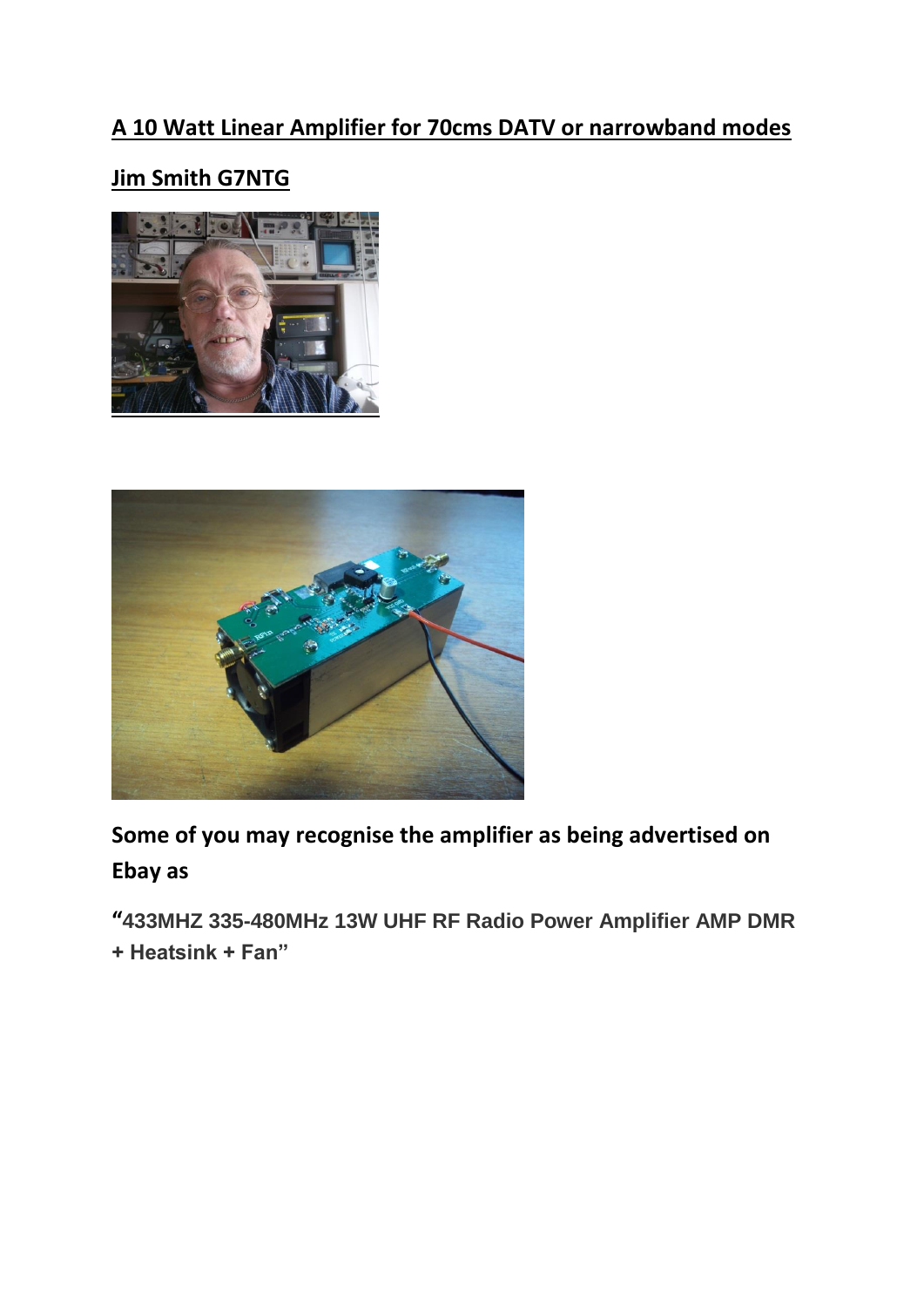

**I needed a linear driver amplifier for 70cms and thought that this amplifier ,advertised for about £33 on Ebay, might fit the bill so I ordered one.**

**Delivery took a few weeks from Hong Kong and, when it arrived, I set about testing it.**

**The number on the amplifier module had been scratched off but was just readable as an RA07M4047M which I looked up on the internet and found it to be a 7 watt, 7.2 volt module from Mitsubishi and gave the absolute maximum supply voltage as 9.2 volts.**

**On reading the details from Ebay, they claimed 13 watts on a 13.8 volt supply which is well outside the Mitsubishi ratings! I wonder if this is a very successful copy of the original Mitsubishi device!**

**I connected the amplifier up to power at 13.8 volts via an ammeter and to my HP432A power meter via a 40dB attenuator and applied input from my signal generator. The amplifier saturated at 18 watts but was not in the slightest linear! The power came on suddenly as the input signal was increased. Only suitable for FM as purchased then.**

**Looking at the circuit used, it became obvious that the first stage amplifier output was used to drive a detector and amplifier to provide a voltage to drive the Vgg pin 2 on the module so I figured that if I**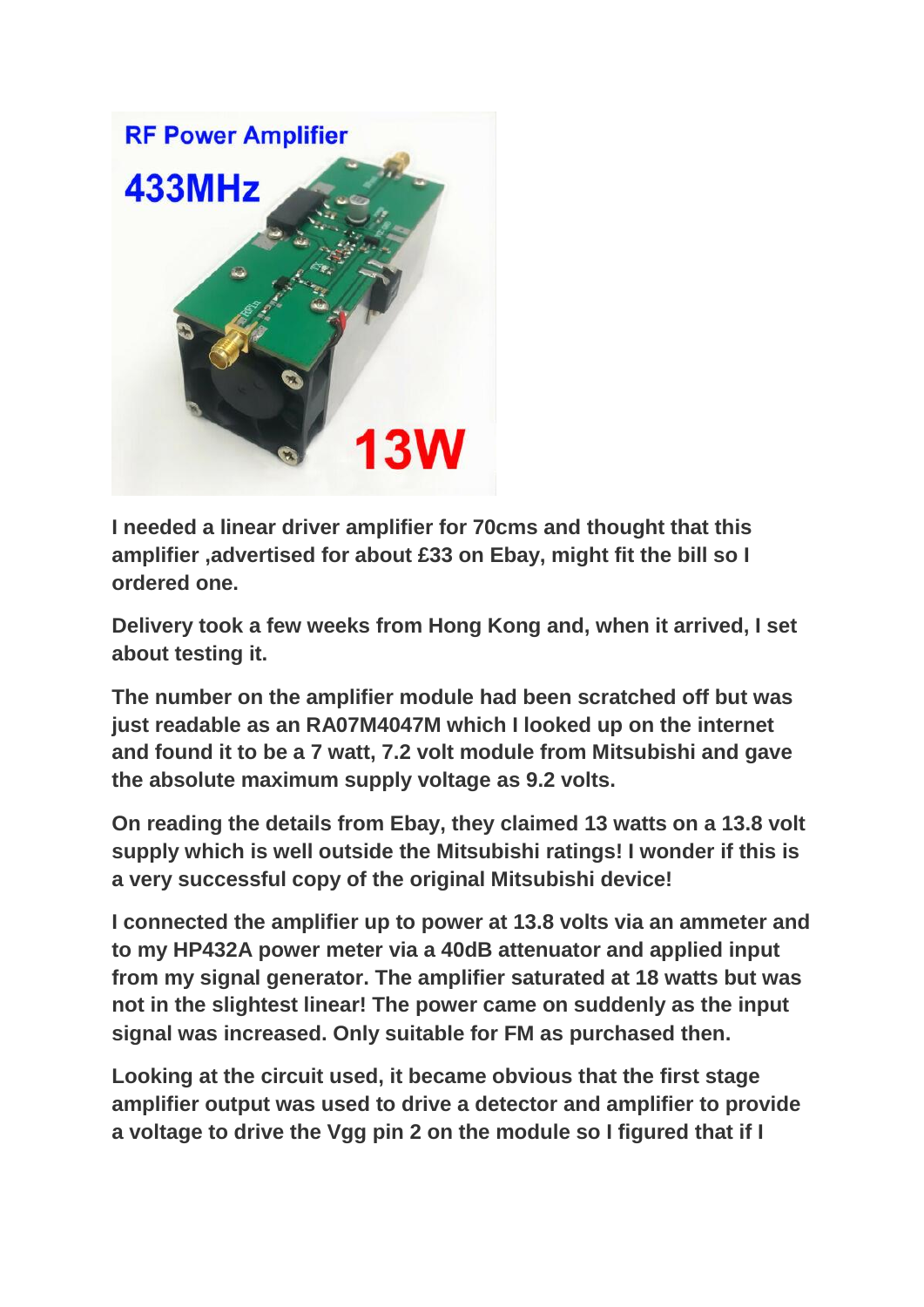**disconnected this amplifier and applied a fixed bias arrangement to drive pin 2 the the device might behave in a linear mode.**

**(Note that the Ebay picture and the one I received are different so there may be different versions out there!)**

**I removed the 2 resistors associated with pin 2 and soldered on a 10k preset as shown in the pictures. I then adjusted the pin 2 voltage to 3.2 volts and the amplifier bias current went up to about 1.5 amps.**

**I again tested the amplifier and found that it was linear up to a P1dB point of about 7 watts and saturated at about 16 watts for 2.6 amps supply. The linear region gain was about 54dB so that for 7 watts output the input level required was about -15dBm or 32 microwatts.**

**The next stage was to give it a test with DATV so, with an input of 437MHz DVB-S2 at 333ks/s and an average power output of 7 watts the amplifier was left on soak test for several hours with the spectral regrowth shoulders about 28dB down (lower regrowth at lower power). Spectral purity of the Lime Mini I used is not much better than this for spectral regrowth as I am sure many of you are aware.**



**As the amplifier exhibited no signs of distress and failed to blow up as I though it might, I figured it was a great success and I will detail the modification for others to try.**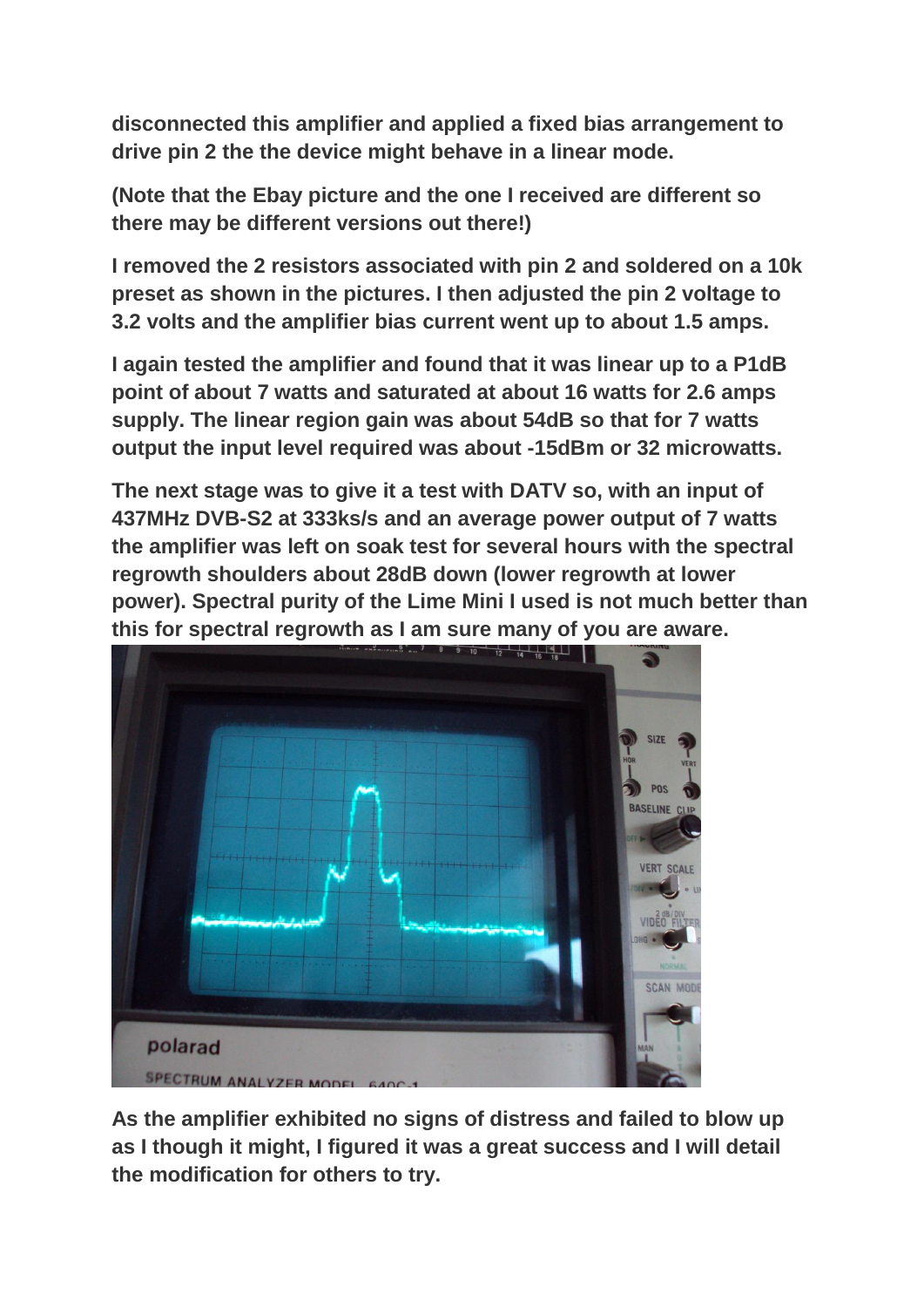**There are two SMD resistors close to pin 2 of the module, marked red and green on the sketch – these are both removed and the red resistor to ground is replaced with a 100nF ceramic capacitor.**

**A 10k preset is the fitted so that the slider goes to pin 2 of the module, max cw pin goes to 13.8v supply and max ccw pin goes to ground. These last two connections may need the solder resist to be scraped away so that the copper track underneath can be soldered.**



**I found the best type of pot to fit is a square Iskra preset 10k ohms as pictured below – they have ling enough pins to give clearance for soldering.**